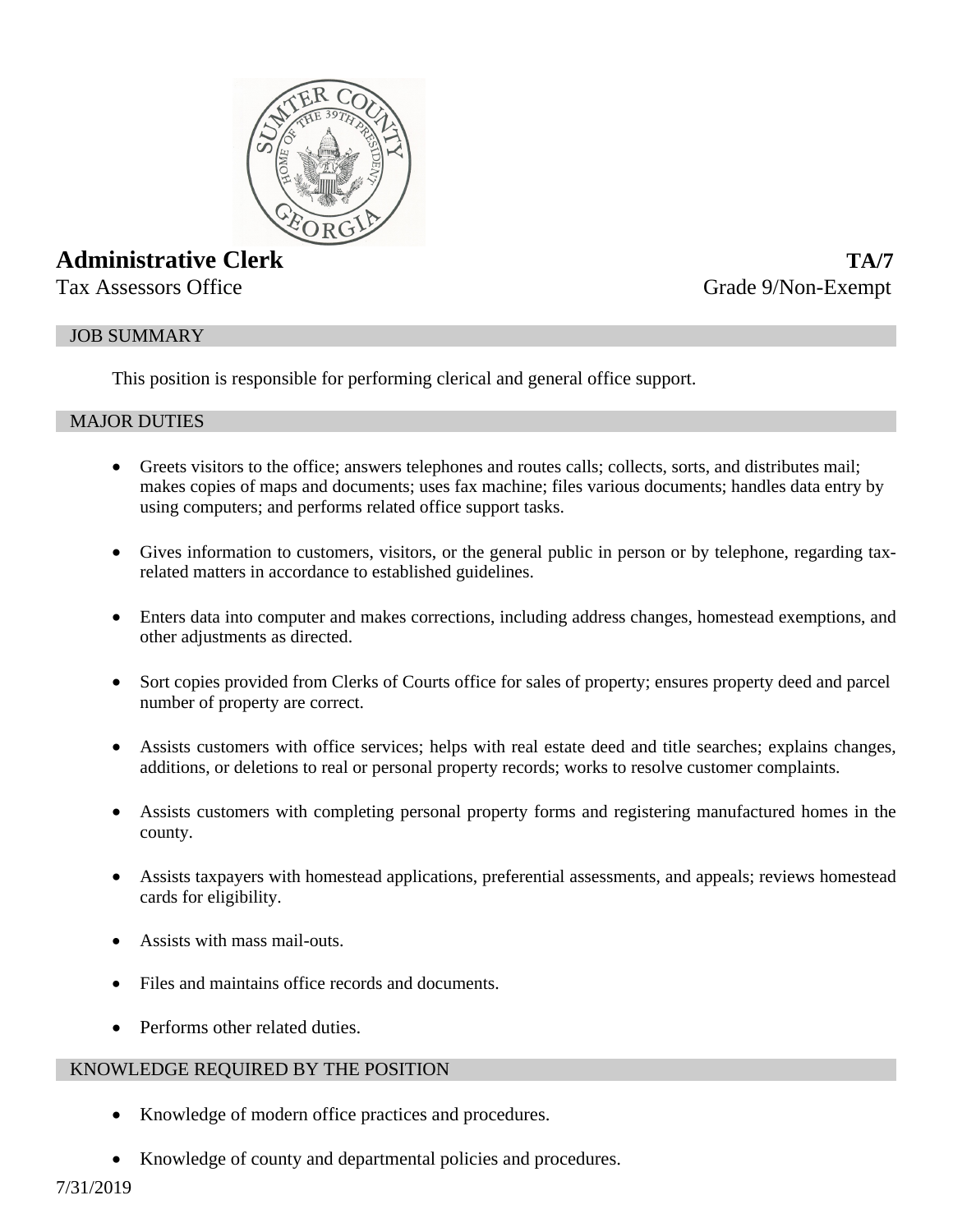- Knowledge of computers and job-related software programs, including but not limited to Excel and Microsoft Word.
- Skill in the provision of customer services.
- Skill in the maintenance of files and records.
- Skill in the use of such office equipment as a computer, scanner, fax machine, and copier.
- Skill in oral and written communication.
- Skill in interpersonal relations.

## SUPERVISORY CONTROLS

The Chief Appraiser assigns work in terms of general instructions. The supervisor spot-checks completed work for compliance with procedures, accuracy, and the nature and propriety of the final results.

#### **GUIDELINES**

Guidelines include county ordinances, county and department policies and procedures, general office practices and supervisory instructions. These guidelines are generally clear and specific but may require some interpretation in application.

#### COMPLEXITY/SCOPE OF WORK

- The work consists of related administrative duties. Dealing with the public contributes to the complexity of the position.
- The purpose of this position is to provide assistance the public and perform office support tasks. Successful performance helps ensure public satisfaction with the handling of appraisal office services.

# **CONTACTS**

- Contacts are typically with co-workers, other county employees, members of the legal professions, and members of the general public.
- Contacts are typically to give or exchange information and provide services.

#### PHYSICAL DEMANDS/ WORK ENVIRONMENT

- The work is typically performed while sitting at a desk or table or while standing, walking, bending, crouching or stooping. The employee occasionally lifts light objects and uses tools for equipment requiring a high degree of dexterity.
- The work is typically performed in an office. Occasional field reviews may be required.